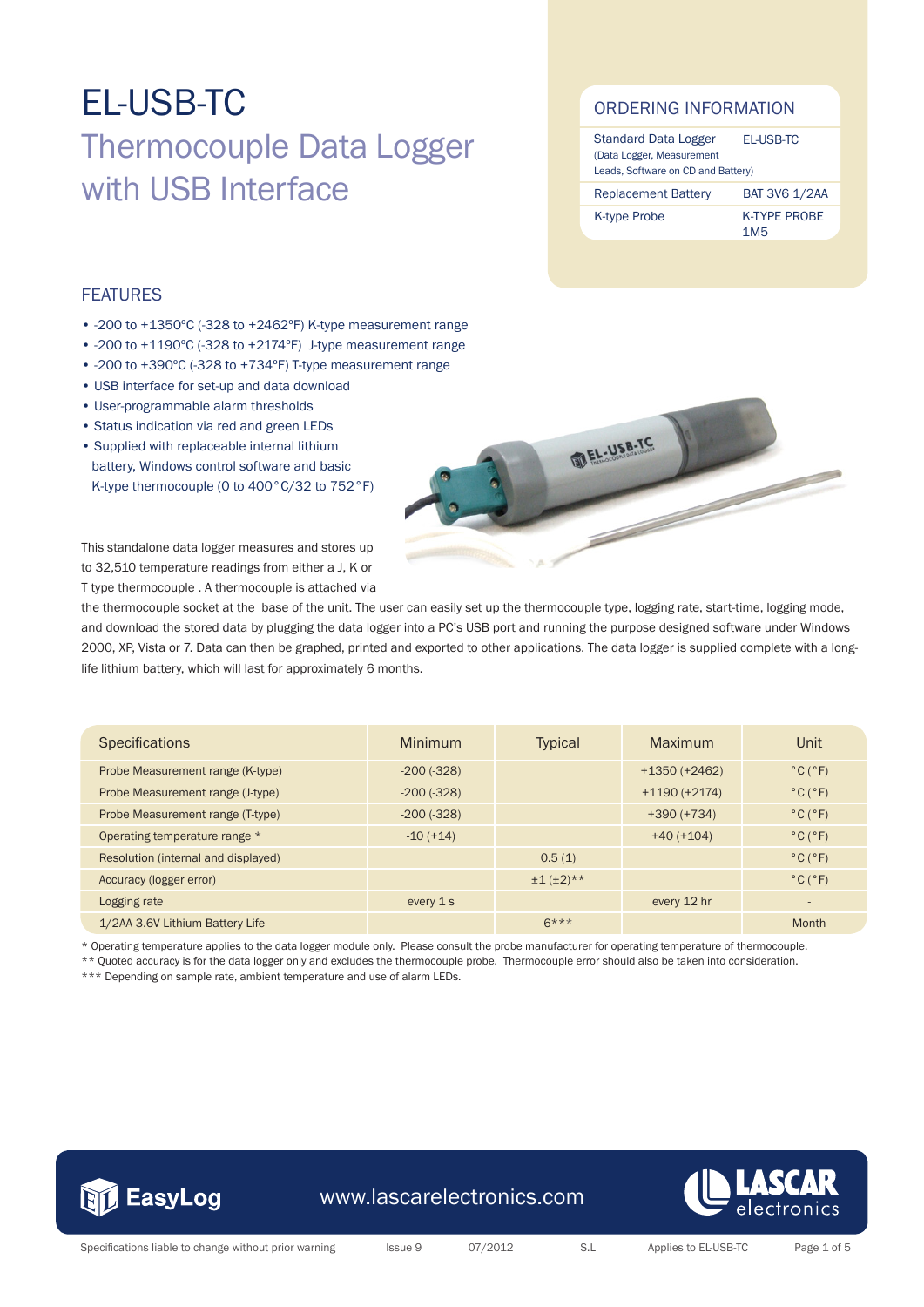### WINDOWS CONTROL SOFTWARE

Lascar's EasyLog USB control software is supplied free of charge with each data logger. Easy to install and use, the control software runs under Windows 2000, XP, Vista & 7. The software is used to set-up the data logger as well as download, graph and export data to Excel.

The software allows the following parameters to be configured:

- Logger name
- °C, °F
- Logging rate (1s, 10s, 1m, 5m, 30m, 1hr, 6hr, 12hr)
- High and low alarms
- Start date and start time
- Range of logging modes available

The latest version of the control software may be downloaded free of charge from www.lascarelectronics.com



### YOUR THERMOCOUPLE

The probe supplied with your EL-USB-TC is a K-type thermocouple designed to measure temperatures from 0 to 400ºC (32 to 752ºF).

The EL-USB-TC is designed to work with J, K and T-type thermocouples fitted with a standard mini thermocouple connector; this makes your data logger compatible with a wide range of available thermocouples. Your application will determine which probe is most suitable based on temperature range, accuracy, form and price. For information on a wide variety of alternative thermocouples, please contact the following companies:

#### UK

RS Components *(www.rs-components.com)* Farnell *(www.farnell.com)* Helium Projects *(www.helium.uk.net)* TC Ltd *(www.tc.co.uk)* 

#### USA

Omega *(www.omega.com*) Allied Electronics *(www.alliedelec.com)* Newark Electronics *(www.newark.com)*

| <b>Type</b> | Temperature Range °C | Temperature Range °F | <b>Connector Coding</b><br><b>IEC</b><br><b>ANSI</b> |  |
|-------------|----------------------|----------------------|------------------------------------------------------|--|
| K           | $-200$ to $+1350$    | $-328$ to $+2462$    |                                                      |  |
|             | $-200$ to $+1190$    | $-328$ to $+2174$    |                                                      |  |
|             | $-200$ to $+390$     | $-328$ to $+734$     |                                                      |  |





### www.lascarelectronics.com

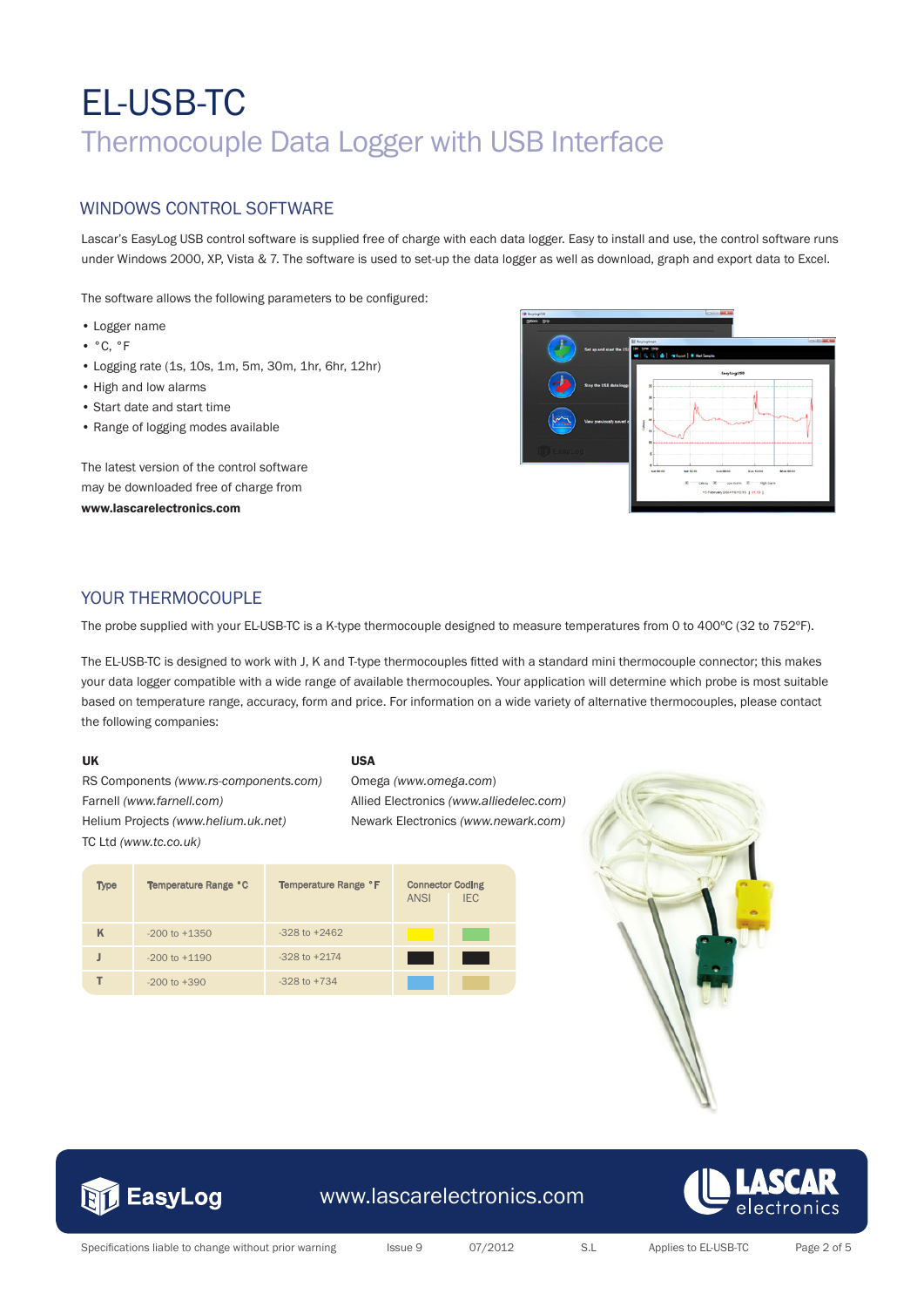#### LED FLASHING MODES

EL-USB-TC features two LEDs, that indicate the logging, battery and alarm status:

- The first LED flashes red to indicate that the EL-USB-TC is in an alarm condition. It will flash when the logged temperature has exceeded a Low or High alarm level.
- The second LED flashes green to indicate that the EL-USB-TC is not in an alarm condition.

Hold is enabled by default, which forces the logger to continue flashing the red LED after an alarm, even when the temperature has returned to normal. This feature ensures that the user is notified that an alarm level has been exceeded, without the need to download the data from the logger.

Hold can be turned off via the control software. The red LED will then only flash whilst the logger is in an alarm condition. When the temperature returns to normal, the green LED will flash.

Additional LED modes are explained below:





### www.lascarelectronics.com



Specifications liable to change without prior warning Issue 9 07/2012 S.L Applies to EL-USB-TC Page 3 of 5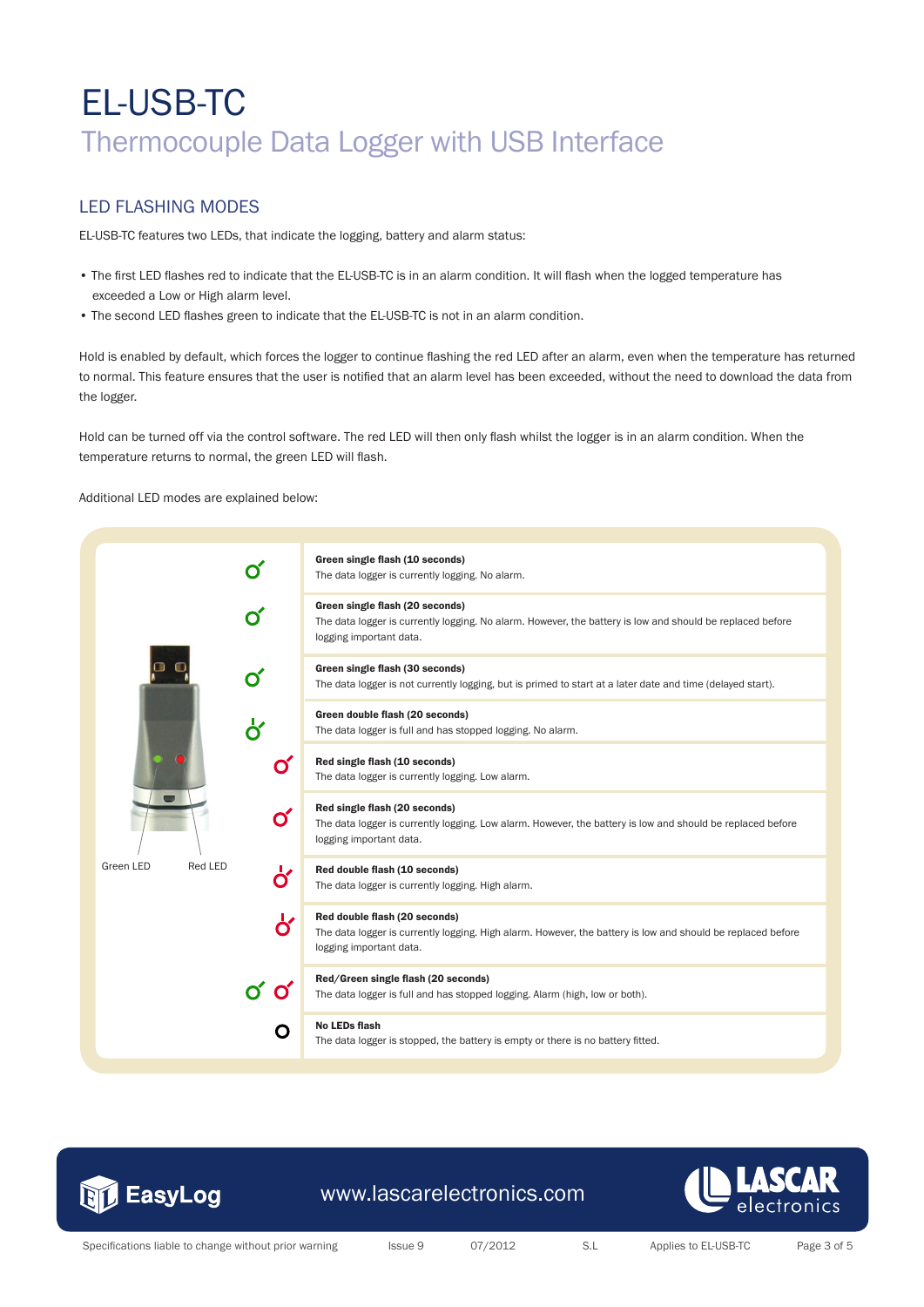#### DIMENSIONS

All dimensions in mm (inches)



118.0 (4.65)

#### BATTERY REPLACEMENT

We recommend that you replace the battery every 6 months, or prior to logging critical data.

The EL-USB-TC does not lose its stored readings when the battery is discharged or when the battery is replaced; however, the data logging process will be stopped and cannot be re-started until the battery has been replaced and the logged data has been downloaded to a PC.

Check with your supplier that the battery you are ordering is 'press fit' and is not fitted with solder tags. Before replacing the battery, remove the EL-USB-TC from the PC.

#### Note:

Leaving the EL-USB-TC plugged into the USB port for longer than necessary will cause some of the battery capacity to be lost.

#### WARNING

Handle lithium batteries carefully, observe warnings on battery casing. Dispose of in accordance with local regulations.



www.lascarelectronics.com



Specifications liable to change without prior warning Issue 9 07/2012 S.L Applies to EL-USB-TC Page 4 of 5